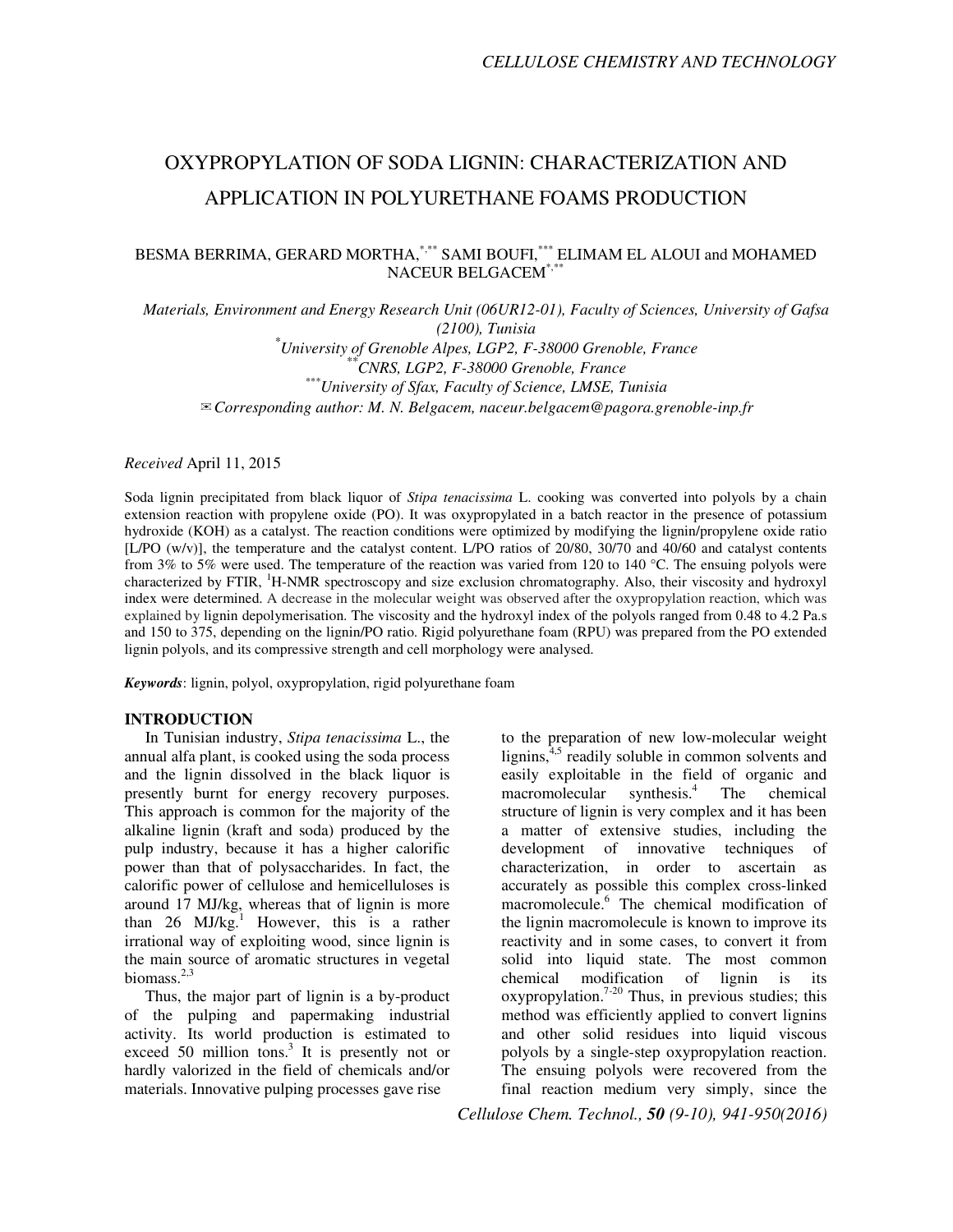process does not require any purification step or separation and removal of solvents, because the used volatile organic compound (propylene oxide) was totally consumed. The oxypropylated lignin fragments constituted interesting macromonomers for the synthesis of polyurethanes.<sup>7-20</sup>

Polyurethanes are all around us, playing a vital role in many industries due to their widely ranging mechanical properties and their ability to be relatively easily processed in a variety of forms (flexible and rigid foams, elastomers, adhesives, binders *etc*.). The interested reader can find detailed information about these materials as well as exhaustive data concerning the chemistry and the technology of the polyols used for the preparation of polyurethanes.<sup>21,22</sup> The use of lignin as a polymeric precursor for the preparation of new high value added products has gained real interest, as witnessed by the increasing number of recent reviews and book chapters.  $23-26$  Several emerging and promising applications have been reported, including bio-based polymeric structures and green hydrogels. The purpose of this work was to contribute to this field by modifying sodalignin extracted from an annual plant and using the oxypropylated ensuing liquid as a polyol for the preparation of rigid polyurethane foams.

# **EXPERIMENTAL**

## **Lignin sample**

The lignin used in this study was extracted from black liquor, which in turn was obtained as a byproduct from the Tunisian National Society of Cellulose and Paper in Kasserine. Thus, the black liquor of soda cooking of alfa (*Stipa tenassicima* L.) was acidified in order to precipitate the dissolved alkali lignin. The initial pH of the investigated black liquor was 11.6. A quantity of 100 g of this highly viscous liquid was diluted by 500 mL of distilled water and filtered in order to remove suspended solids. A diluted

sulfuric acid solution (0.1 M) was added dropwise to the filtered diluted black liquor until a pH of around 2 was reached, which induced lignin precipitation. The precipitated powder was washed extensively with water, dried at temperatures lower that 40 °C under vacuum and used for further modification. This lignin was fully characterized in a previous study.<sup>27</sup> All chemicals, such as potassium hydroxide, deuterated dimethyl sulfoxide- $d_6$  and propylene oxide, were purchased from Sigma–Aldrich and were used without further purification.

## **Oxypropylation reaction conditions**

A Parr autoclave reactor equipped with a 4842 mechanical stirrer was used to achieve the oxypropylation reaction. The reactor was equipped with adjustable electric heating system. The reactor volume was 450 mL. Different oxypropylation reactions were carried out with a constant volume of propylene oxide of 100 mL. The different concentrations of catalyst and lignin, and the set point temperature of the reactor were varied. The formulation was optimized by modifying the lignin/propylene oxide ratio [L/PO (w/v)], the temperature and the catalyst content. L/PO ratios of 20/80, 30/70 and 40/60 and catalyst contents from 3% to 5% were used. The temperature of the reaction was varied from 120 to 140 °C. Table 1 summarizes the tested formulations and employed reaction conditions.

Lignin, propylene oxide (PO), and KOH were mixed in a glass liner and then sealed in the Parr reactor before heating to  $120-140$  °C. At first, the pressure gradually rose with increasing temperature, until a maximum value was reached, which depended on the amount of catalyst and L/PO ratio. The manometric pressure increased to a maximum value  $(P<sub>max</sub>)$  and then quickly dropped down to 0 bar (within 4 to 10 minutes), which indicated the completion of the reaction (total consumption of the propylene oxide). When the manometric pressure reached zero, the reactor was cooled under stirring and the ensuing polyols were recovered (Fig. 1).

|          | Lignin | <b>KOH</b> |                      | Temperature $(^{\circ}C)$ |       | Time <sup>2</sup> |
|----------|--------|------------|----------------------|---------------------------|-------|-------------------|
| Sample # | in $%$ | in $%$     | $T^1$ <sub>Set</sub> | $T_{max}$                 | (bar) | (min)             |
| Polyol 2 | 20     | 5          | 140                  | 330                       | 40.0  | 5.0               |
| Polyol 3 | 20     |            | 120                  | 218                       | 21.5  | 9.5               |
| Polyol 4 | 20     | 5          | 130                  | 303                       | 35.0  | 6.0               |
| Polyol 5 | 30     | 3          | 130                  | 313                       | 39.8  | 4.5               |
| Polyol 6 | 30     | 5          | 130                  | 280                       | 30.5  | 9.5               |
| Polyol 7 | 40     | 3          | 130                  | 297                       | 36.5  | 4.0               |
| Polyol 8 | 40     |            | 130                  | 297                       | 35.0  | 8.5               |

Table 1 Formulation and operating conditions related to the oxypropylation optimization study

In all cases  $100 g$  of PO was used;  $T_{\text{Set}}^1$  is the reaction initiation temperature; <sup>2</sup>The reaction time was counted from the start of the exothermic event to the end of the reaction when the relative pressure returned to 0 bar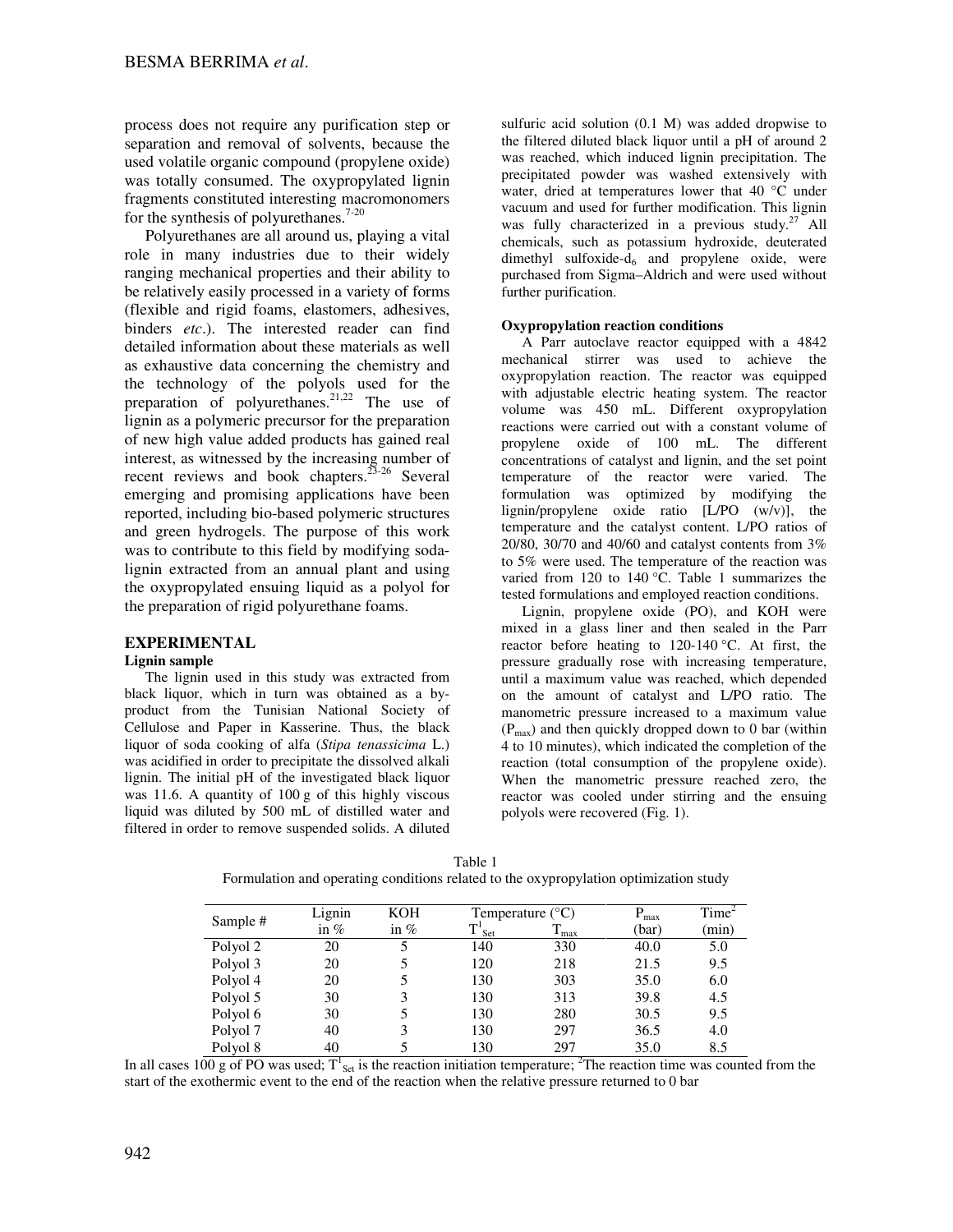

Figure 1: Lignin powder and oxypropylated lignin, respectively

#### **Characterization of oxypropylated lignin**

Oxypropylated lignins were characterized by FTIR, <sup>1</sup>H-NMR, SEC, viscosity and hydroxyl index. The FTIR spectra were collected on a FTIR BOMEN spectrometer (model MB 104) in the transmittance mode using NaCl crystals. The spectra were recorded between 800 and 4000  $\text{cm}^{-1}$  at a resolution of 4  $\text{cm}^{-1}$ and co-adding four scans. <sup>1</sup>H-NMR samples were prepared by dissolving 300 mg of oxypropylated lignin in 4 ml of deuterated dimethyl sulfoxide- $d_6$  (DMSO- $d_6$ , 99.8%), using a Bruker Avance 400.132 MHz NMR spectrometer with a line width of 4807 Hz, relaxation time for acquisition of 30 s and a pulse of 60°.

Molecular weight distribution (MWD) and average molecular weights  $(M_n$  and  $M_w$ ) were determined by size exclusion chromatography on a Viscotek GPCmax apparatus (VE 2001), equipped with Dual-Angle Light Scattering (DALS) detector (Viscotek 270) and Refractive Index (RI) detector (Viscotek VE3580). Two columns were used in-series (Varian PolarGel-M column, 300×7.5mm), preceded by a guard column (PolarGel-M Guard). These columns are specialized for lignin and lignin derivatives analysis in the appropriate range of molar mass. Chromatographic conditions were the following: eluent flow rate of 1 mL/min, the column temperature of 75 °C, RI detector temperature of 35 °C, injection volume of 100 µL. The eluent used was DMAC/LiCl (0.5% by weight). The DMAC and LiCl should be kept separately under dry atmosphere prior to eluent preparation. Quantification was based on standard PMMA calibration (log M *vs*. retention volume), which was found very linear on the full range of molar mass studied.

The viscosity was measured at 25 ºC. The shear flow measurements were performed using cone-plate

geometry (Anton Paar, physical MCR301 viscometers).

Before determining the hydroxyl number of our polyols, their alkalinity in mg of KOH/g was established. In this context, 10 g of the polyol sample was weighed in a flask and 50 mL of ethanol:water solution (1:1 (v/v)) was added. The mixture was stirred until the polyol sample was completely dissolved and the pH was measured. The recorded pH was found to be basic. This solution was then titrated with a 0.1 N HCl solution, which provides a first value corresponding to the alkalinity of the polyols.

The hydroxyl number is determined according to the protocol described in ASTM D1638. The basic principle of this standard assay is to acetylate the oxypropylated lignin and a reference "blank" solution. Back-titration of the excess of acetic anhydride in the two solutions is used to measure the hydroxyl number, calculated from the difference between the NaOH volume required for the titration of the blank and that required for the polyol sample. The acetylation reagent must be prepared one day before the reaction, as a mixture of 127 mL of acetic anhydride with 1000 ml of pyridine and 16 g of imidazole added as a catalyst. To 35 mL of this solution, 1 g of oxypropylated lignin is added. The solutions are maintained at a temperature of 105 °C under reflux. After 1 hour, the solutions are cooled and the excess of acetic anhydride is titrated by a 0.5 M sodium hydroxide solution.

DSC measurements were carried out using Differential Scanning Calorimetry (DSC Q100 device from TA instrument). The heating rate was 10 °C/min for the testing temperature range of  $-100$  °C to 200 °C. These measurements were carried out at least in duplicate.



Figure 2: RPU foams produced with lignin-based polyols (Ref.: Reference commercial foam)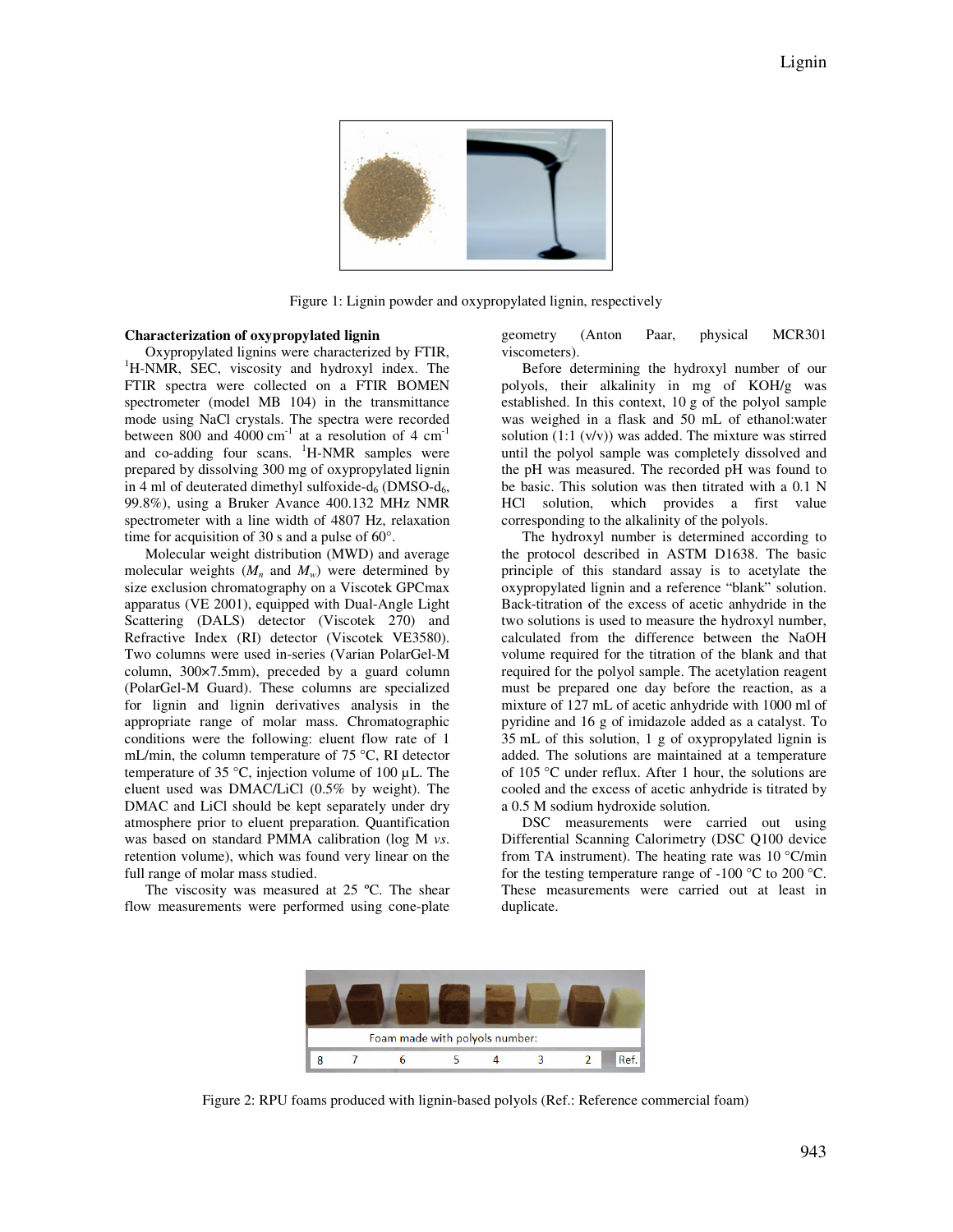| Raw materials         | Material name       | Chemical composition                 | Mass(g) |
|-----------------------|---------------------|--------------------------------------|---------|
| Polyol blend/         | <b>DALTOFOAM TD</b> | DALTOFOAM TD 43204                   | 20      |
| oxypropylated lignin  | 43204               |                                      |         |
| Surfactant            | Dabco DC 5604       | Dabco DC 5604                        | 0.4     |
| Catalyst 1            | <b>DMCHA</b>        | N,N-Dimethylcyclohexylamine          | 0.15    |
| Catalyst 2            | <b>NIAX</b>         | Bis[2-(N,N-dimethylamino)ethyl]ether | 0.15    |
| Foaming agent         | Distilled water     | H <sub>2</sub> O                     | 0.4     |
| Co-crosslinking agent | Glycerol            | Glycerol                             | 2.0     |
| Isocyanate            | SUPRASEC® 5025      | Isocyanic acid polymethylene         | 39.5    |
|                       |                     | polyphenylene ester                  |         |

Table 2 Typical formulations of polyurethane rigid foams

## **Synthesis of rigid polyurethane foams (RPU)**

The foams were obtained by the free rise method at room temperature.<sup>11,13</sup> Typical formulations are presented in Table 2. All the starting chemicals were mixed (except the isocyanate), in a plastic container for 1 minute. Then the isocyanate was added and mechanically stirred with a high-speed stirrer. The system was further mixed and then the foam was allowed to freely rise (Fig. 2).

#### **Characterization techniques of rigid polyurethane foams (RPU)**

All foams were left at room temperature for at least 48 hours before testing. The foams obtained were characterized for their density (ρ), compressive modulus (E), morphology (SEM) and chemical functionalization (FTIR).

Foam density was determined according to the ASTM D1622 standard method. Cubic specimens with approximate dimensions of  $40 \times 40 \times 40$  mm<sup>3</sup> (width  $\times$ length  $\times$  thickness) were cut and conditioned during 24 hours at 23 °C. The samples were then weighed and their exact dimensions were measured. Apparent density was obtained by simply calculating the ratio between the weight and the volume for each specimen. The compressive strength was measured using an Instron instrument (model 5985) in the foam rise direction using sample dimensions of  $40 \times 40 \times 20$  mm<sup>3</sup>. The samples were placed between two parallel plates

and the force required to compress the foam was measured at the rate of 10 mm/min.

The scanning electron microscopy used to characterize foam morphology was a Zeiss ULTRA55 Scanning Electron Microscope (SEM) with an acceleration voltage of 12.5 kV. Small specimens were cut from the foam samples, and then the surface and cross section were studied.

# **RESULTS AND DISCUSSION Oxypropylation**

Several series of samples were synthesized with various L/PO ratios, catalyst contents and temperature. The terminology used to identify the samples is expressed as L/PO/C (ratio between lignin and PO, followed by catalyst content). A typical oxypropylation reaction could occur under the following conditions: L/PO 20/80, a catalyst of 5% and a temperature of 140 °C. In such a case, the temperature gradually increases with time to reach the targeted value (T = 140  $^{\circ}$ C). At this temperature, the pressure increases rapidly to reach a  $P_{\text{max}}$  of 40 bar and decreases relatively fast to 5 bar. The temperature rises rapidly to a  $T_{\text{max}}$  of 330 °C and then drops more slowly to room temperature (Fig. 3). When the pressure starts to decrease, the temperature reaches its maximum value. This reflects the total consumption of propylene oxide. These features are very similar for all the tested oxypropylation reactions.

The FTIR and NMR spectra were performed for all the samples and showed that the samples displayed the same resonances. We have chosen to present only one sample (taken as an example), but all the sample spectra are similar. Figure 4 illustrates the FTIR spectra of the original and oxypropylated lignins (20/80/5, taken as an example). As seen from these spectra, there was a substantial increase in the bands at 2870-2970 cm <sup>1</sup>, attributed to the C-H stretching modes of the aliphatic  $CH_3$ ,  $CH_2$  and  $CH$  groups and in the bands at  $1100 \text{ cm}^{-1}$ , associated with the presence of C-O-C associated with ether moieties, and an increase in the band at  $1371 \text{ cm}^{-1}$ , confirming the introduction of CH<sub>3</sub> groups and ether groups and the reduction in the intensity of the carbonyl peak at  $1680 \text{ cm}^{-1}$ . The regions where the main evolution was observed were highlighted in the FTIR spectra.

The <sup>1</sup>H NMR spectra confirmed the occurrence of oxypropylation by the emergence of peaks around 1 ppm, corresponding to  $CH<sub>3</sub>$  of poly(propylene oxide) (PPO) grafts and the change in intensity and shape of the region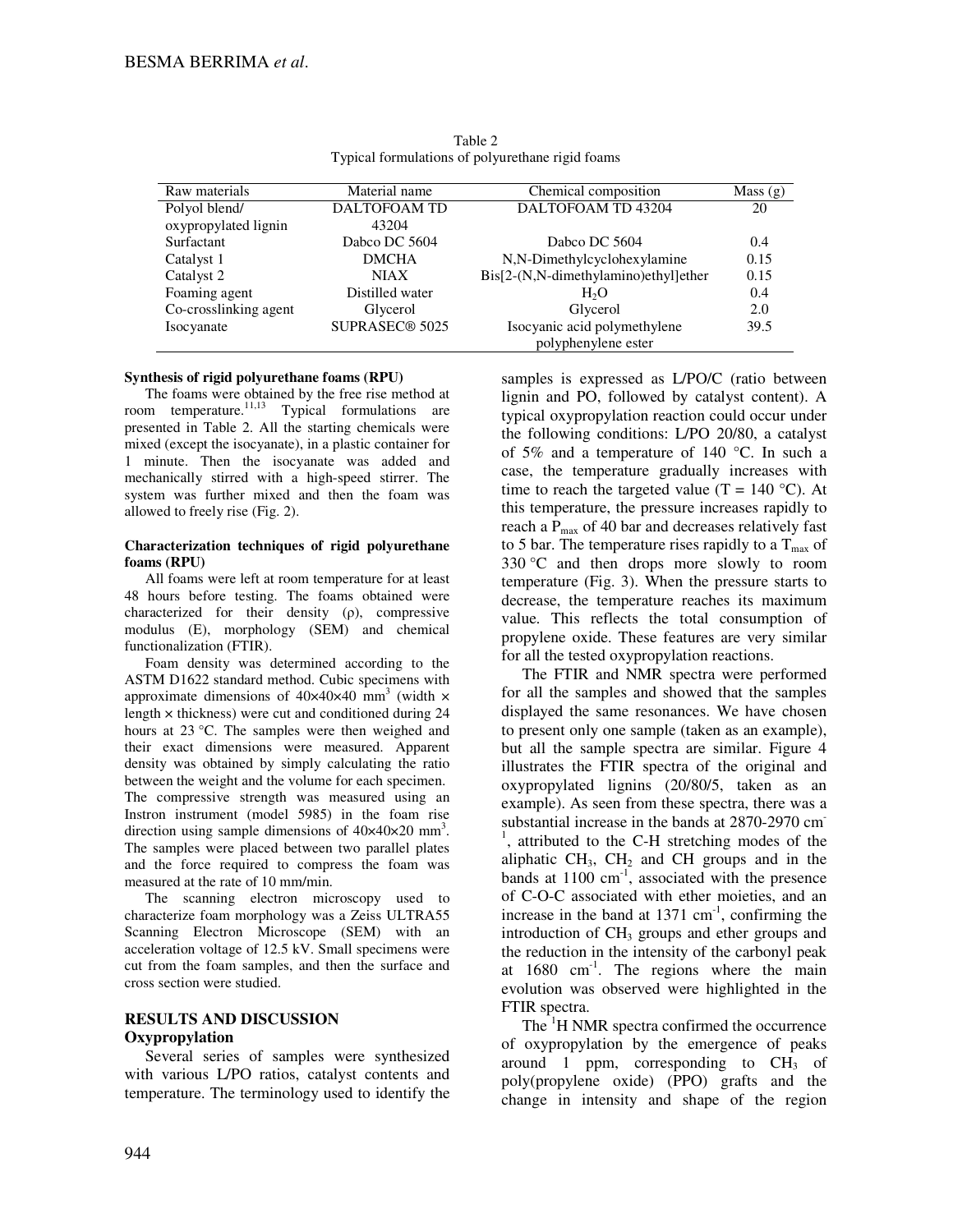between 3 and 4 ppm attributed to CH and  $CH<sub>2</sub>$ groups (PPO units), respectively. The peak observed at 4.5 ppm corresponds to the OH groups of the polyol mixture, but also is most

probably due to the presence of some moisture traces (Fig. 5).



Figure 3: Temperature and pressure evolution as a function of reaction time for L/PO: 20/80, 5% KOH and temperature 140 °C



Figure 4: FTIR spectra of: (A) original and (B) oxypropylated lignins



Figure 5:  $H NMR$  spectrum of oxypropylated lignin (20/80/5 at 140 °C) taken as an example  $(L -$ lignin)

A typical viscosity *versus* shear rate curve is given in Figure 6. It shows that oxypropylated lignin displays a non-Newtonian fluid behavior. Since the viscosity decreases with increasing shear rate, the polyol can be considered a shearthinning fluid. The apparent viscosity of this fluid at  $2500 \text{ s}^{-1}$  is around 0.5 Pa.s. Moreover, when



Figure 6: Viscosity *vs* shear rate for oxypropylated lignin (L/PO 20/80, 5% KOH at 140 °C) taken as an example

observing the two cycles (increasing and decreasing the shear rate), the tested polyols showed a clear hysteresis, which is indicative of a thixotropic behavior. This reduction of viscosity with increasing shear rate is due to disentanglements and to molecular alignments of the polymer chains in the direction of flow. The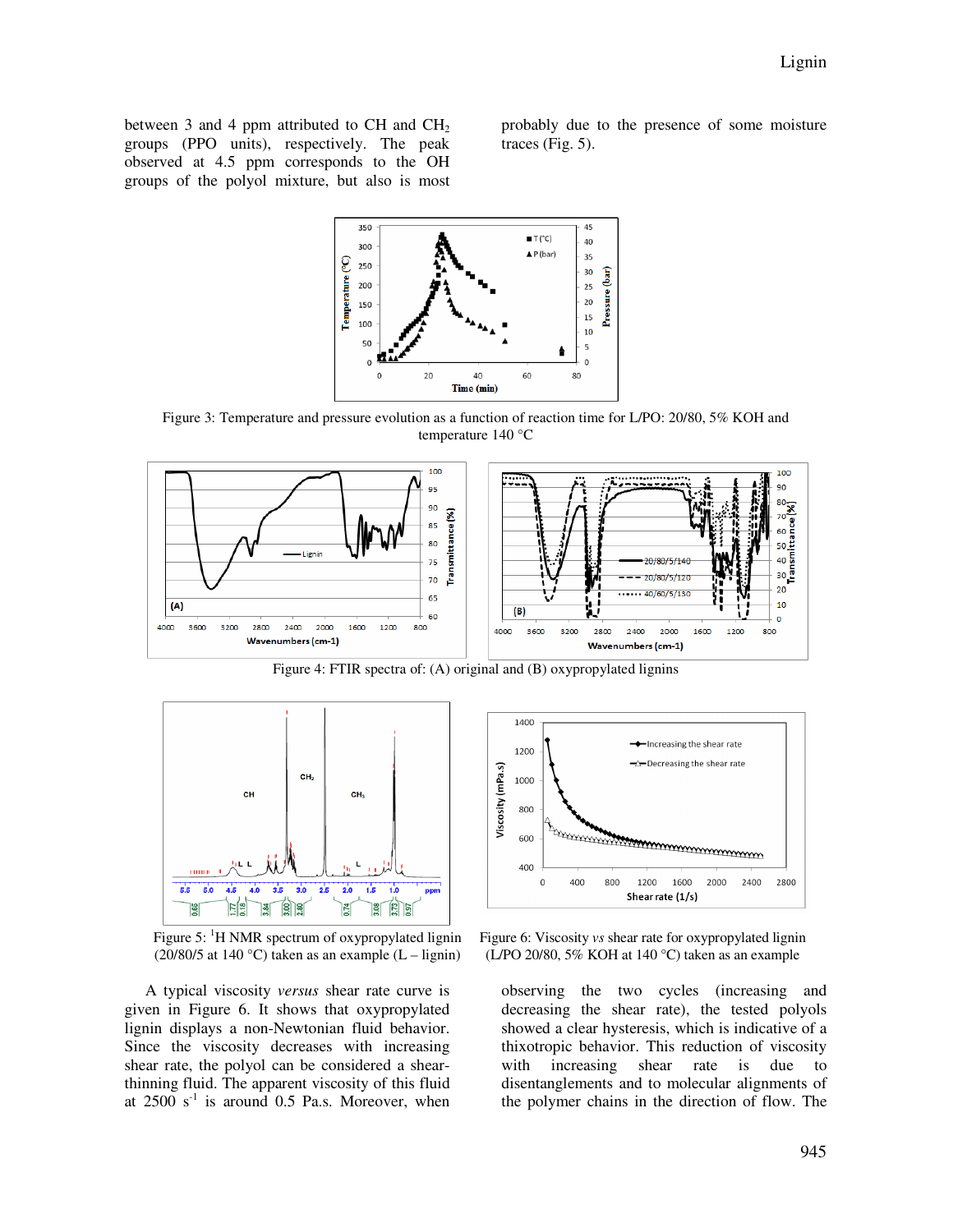thixotropic character indicates that the polyol built up a network held by entanglement and hydrogen bonding among hydroxyl groups, which is progressively broken down under increasing shear rate. However, the network rebuilding is not instantaneous and the rearrangement of the chains takes time to restore the network structure. The rheological behavior of the polyol could be fitted with a power law equation as follows:

$$
\sigma = K \cdot \gamma^n \tag{1}
$$

where  $\sigma$  is the shear stress (in Pa), K is the consistency (in Pa.s<sup>-n</sup>), V the shear rate (in  $s^{-1}$ ) and n the fluidity index (dimensionless parameter indicating the sensitivity of the fluid to shear rate).

For non-Newtonian fluids, the viscosity can be given at a given shear rate (arbitrary choice or at a shear rate close to that reached in the targeted application). Here, the apparent viscosity of the tested fluids is given at a shear rate value of 2500  $s<sup>-1</sup>$ , as summarized in Table 3. From these data, several conclusions could be drawn:<sup>9,11,16</sup>

- Increasing the reaction temperature decreases the viscosity of the ensuing polyol. This is probably due to a higher reaction extent, as expected from higher reaction temperature.
- Increasing the L/PO ratio yields an increase of the viscosity, as well as  $T_{\text{max}}$ and  $P_{\text{max}}$ . This expected result is due to higher exothermal events during the reaction.
- Decreasing the catalyst quantity increases the viscosity of the oxypropylated lignin. This result could be correlated to the oxypropylation reaction rate. Thus, the

higher the catalyst content, the higher is the reaction rate and consequently the lower is the viscosity.

- As expected, increasing the catalyst quantity decreases the reaction time.
- The glass transition temperature decreases with the increase of the reaction extent, which is also in agreement with the involved reactions. In fact, increasing the extent of the oxypropylation reaction increases the number of ether groups. These chemical groups have very low cohesive energy, which makes them flow. The higher the number of ether groups, the lower the cohesive forces and consequently the lower the glass transition.
- The hydroxyl index of the prepared polyols is relatively high and is within the typical values known for polyols used to prepare rigid polyurethane foams.

Figure 7 allows a comparison of the molecular weight distributions between unreacted lignin and oxypropylated lignins. Only 3 oxypropylated lignins have been represented, chosen as representative of the range of variation of molecular weights. The untreated lignin is characterized by a quite broad distribution in the high molecular weight region and smaller peaks are representative of lignin monomers and oligomers.  $M_n$ ,  $M_w$ ,  $M_{peak}$  and polydispersity index were calculated to be 1730 Da, 12.8 kDa, 10 kDa and 7.4, respectively, and the longest chains are found to have a molecular weight of 90 kDa, corresponding to a degree of polymerization of about 500.

| I                   |         |
|---------------------|---------|
| M.<br>۰.<br>۰,<br>٠ | ۰,<br>٠ |

Polyol characteristics (hydroxyl number, viscosity, average-molecular weights, polydispersity index and  $T_g$ )

| Sample   | Viscosity                            | $I_{OH}$          | $M_{n}$ | $M_{w}$ | $M_{\rm peak}$ | PI    | $T_g$                  |
|----------|--------------------------------------|-------------------|---------|---------|----------------|-------|------------------------|
| #        | (at 20 $\mathrm{^{\circ}C}$ in Pa.s) | (mg KOH/g polyol) | (Da)    | (Da)    | (Da)           | (ad)  | $({}^\circ\mathrm{C})$ |
| Lignin   | $\overline{\phantom{a}}$             |                   | 1730    | 12800   | 10000          | 7.4   |                        |
| Polyol 2 | 0.5                                  | 252               | $- -$   | $- -$   | --             | $- -$ | -41                    |
| Polyol 3 | 2.5                                  | 272               | 337     | 1420    | 1600           | 4.2   | $-55$                  |
| Polyol 4 | 0.7                                  | 289               | 270     | 1140    | 1250           | 4.2   | $-42$                  |
| Polyol 5 | 1.9                                  | 149               | 356     | 2460    | 2500           | 6.9   | $-58$                  |
| Polyol 6 | 3.3                                  | 224               | 451     | 6420    | 4000           | 14.2  | $-56$                  |
| Polyol 7 | 2.5                                  | 373               | 439     | 7690    | 3500           | 17.5  | $-57$                  |
| Polyol 8 | 4.2                                  | 289               | 401     | 3660    | 4000           | 9.1   | $-56$                  |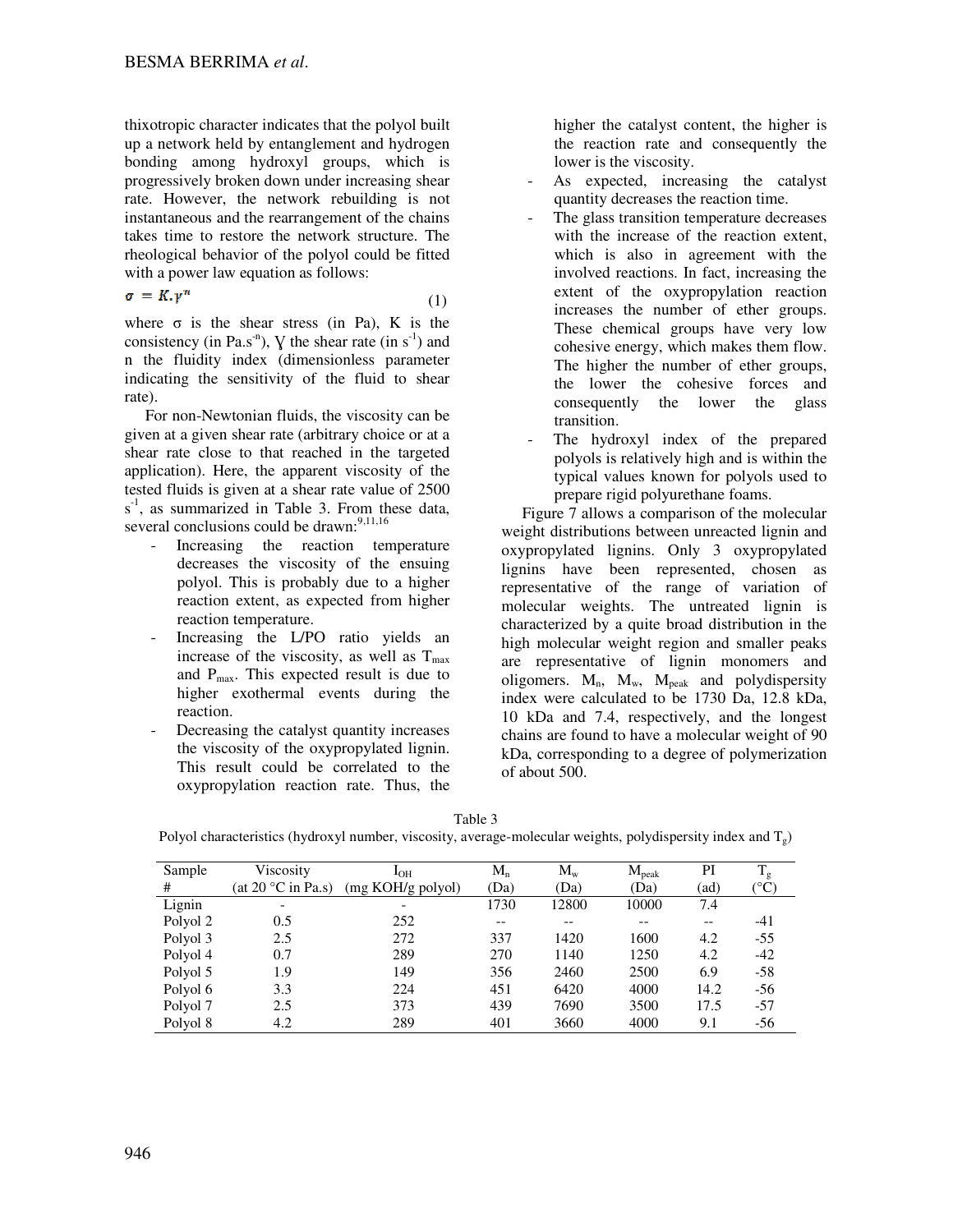

Figure 7: Comparison of molar mass distribution of untreated lignin and oxypropylated lignin (samples 4, 5 and 7 chosen as representative of the range of molar mass)



Figure 8: Viscosity *vs* M<sub>n</sub> (number-average molecular mass) for different samples of oxypropylated lignins

Unlike the untreated lignin, oxypropylated lignins are characterized by much lower molecular weights and a large population of very small molecules  $(M < 200$  Da). Therefore, it appears that lignin depolymerisation during oxypropylation is quite severe, and it masks the observation of molecular extension during the reaction. Lignin degradation is due to the fragility of the different kinds of aryl-alkyl ether linkage of the lignin polymer, when they are elevated at high temperature.

The data in Table 3 show that among the three measured properties of the oxypropylated lignins (viscosity,  $I_{OH}$  and  $T<sub>g</sub>$ ), the only one that presents a certain correlation with the sample molecular weight is the viscosity. Indeed, Figure 8 shows that the viscosity tends to increase non-linearly with  $M_n$ , the number-average molecular weight. The correlation with  $M_w$ , the weight-average molecular weight, was found significantly lower with a  $R^2$  value of only 0.43. It is thus quite clear that the viscosity of the polymer is more affected by the abundance of small chains in the polymer, and also possibly, by the presence of oligomeric homopolymer chains (POP: poly(propylene oxide)), which also grow up during the reaction.



Figure 9: Variation of polydispersity index (PI) as function of the weight-average molecular weight  $(M_w)$ 

Figure 9 shows that an excellent correlation exists between the polydispersity index (PI) and  $M_w$ , which can be justified by the small variation of  $M_n$  by comparison with the variation of  $M_w$ . Actually, the very high increase of the polydispersity index with chain length may have several origins, namely: (i) the high temperature may induce self-condensation reactions (or even cross-linking); (ii) the amount of the homopolymer (POP: poly(propylene oxide)) can vary from one reaction to another.

Finally, by comparing the data in Tables 1 and 3, it may be concluded that the percentage of lignin in the polymer is the single parameter that affects its molecular weight. The higher the percentage of lignin, the higher is the molecular weight. Variations were quite important since the longest chains in samples 5 to 7 attained molecular weight values in the range of 40 - 60 kDa, and about 10 kDa in samples 3 and 4.

#### **Rigid polyurethane foams**

The physical characteristic of the prepared foams were summarized in Table 4. The data show a broad evolution in properties according to the extension degree of the polyol used, with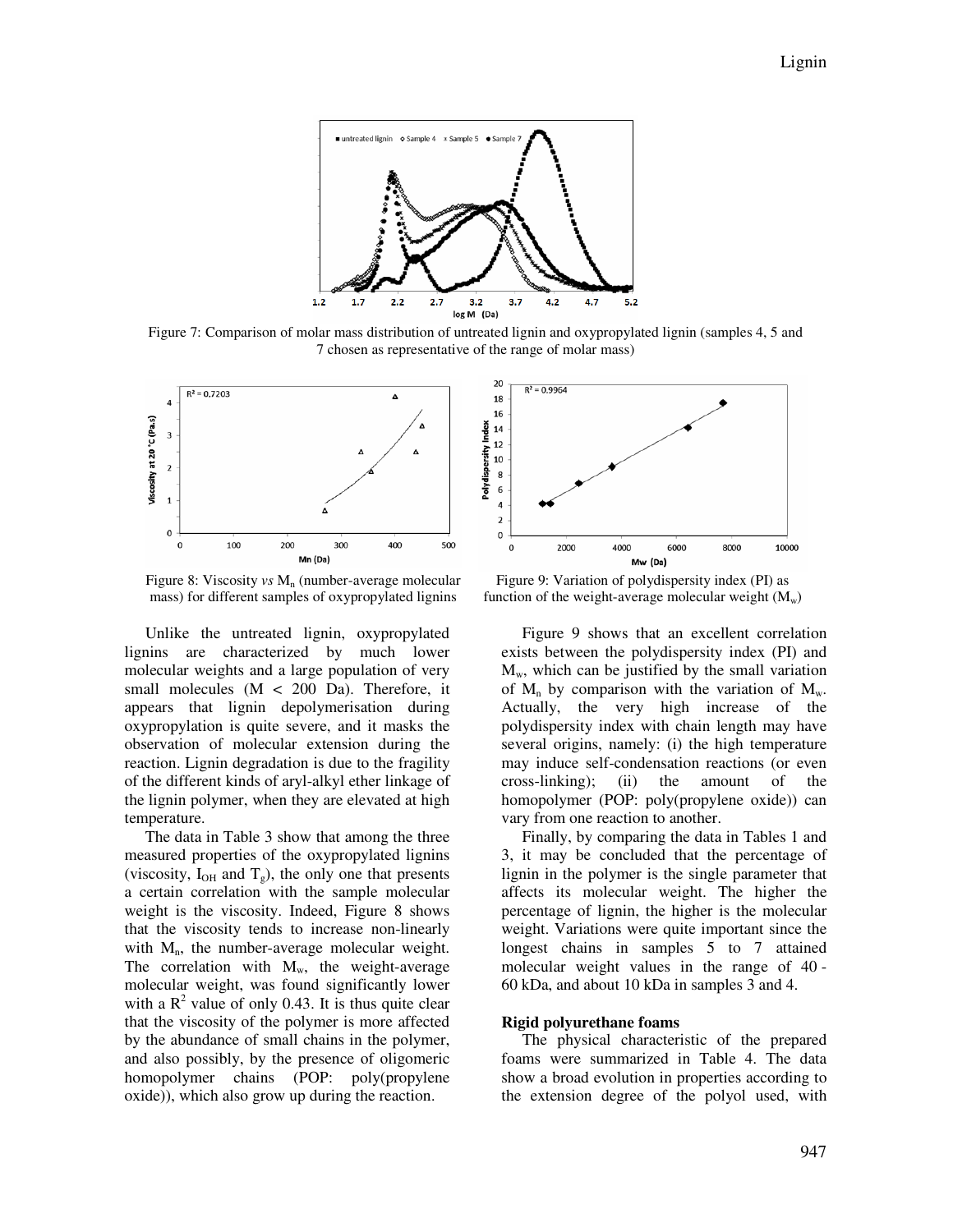density ranging between 40 and 70 kg/m<sup>3</sup>, an average cell size in the range of 0.4 to 0.8 mm and

a compression modulus ranging from 0.1 to 8.7 MPa.

| Table 4                                                                             |
|-------------------------------------------------------------------------------------|
| Density, average cell size and compressive modulus (E) obtained for RPU based foams |

| Foam made of      | Sample | Polyol ratios    | Density    | Average cell   | E     |
|-------------------|--------|------------------|------------|----------------|-------|
|                   | #      | $L$ /PO/%KOH/T°C | $(kg/m^3)$ | size $(\mu m)$ | (MPa) |
| Commercial polyol | Ref.   |                  | 44.9       | 799            | 2.5   |
| Polyol 2          | 2      | 20/80/5/140      | 39.9       | 419            |       |
| Polyol 3          | 3      | 20/80/5/120      | 41.7       | 312            | 2.1   |
| Polyol 4          | 4      | 20/80/5/130      | 32.7       | 453            | 0.1   |
| Polyol 5          | 5      | 30/70/3/130      | 41.1       | 586            |       |
| Polyol 6          | 6      | 30/70/5/130      | 54.8       | 412            | 5.0   |
| Polyol 7          |        | 40/60/3/130      | 69.0       | 424            | 7.9   |
| Polyol 8          | 8      | 40/60/5/130      | 71.5       | 351            | 8.7   |



Figure 10: SEM micrographs obtained for commercial RPU foams and RPU foams produced with lignin-based polyols



Figure 11: Compression modulus of RPU foams as a function of their density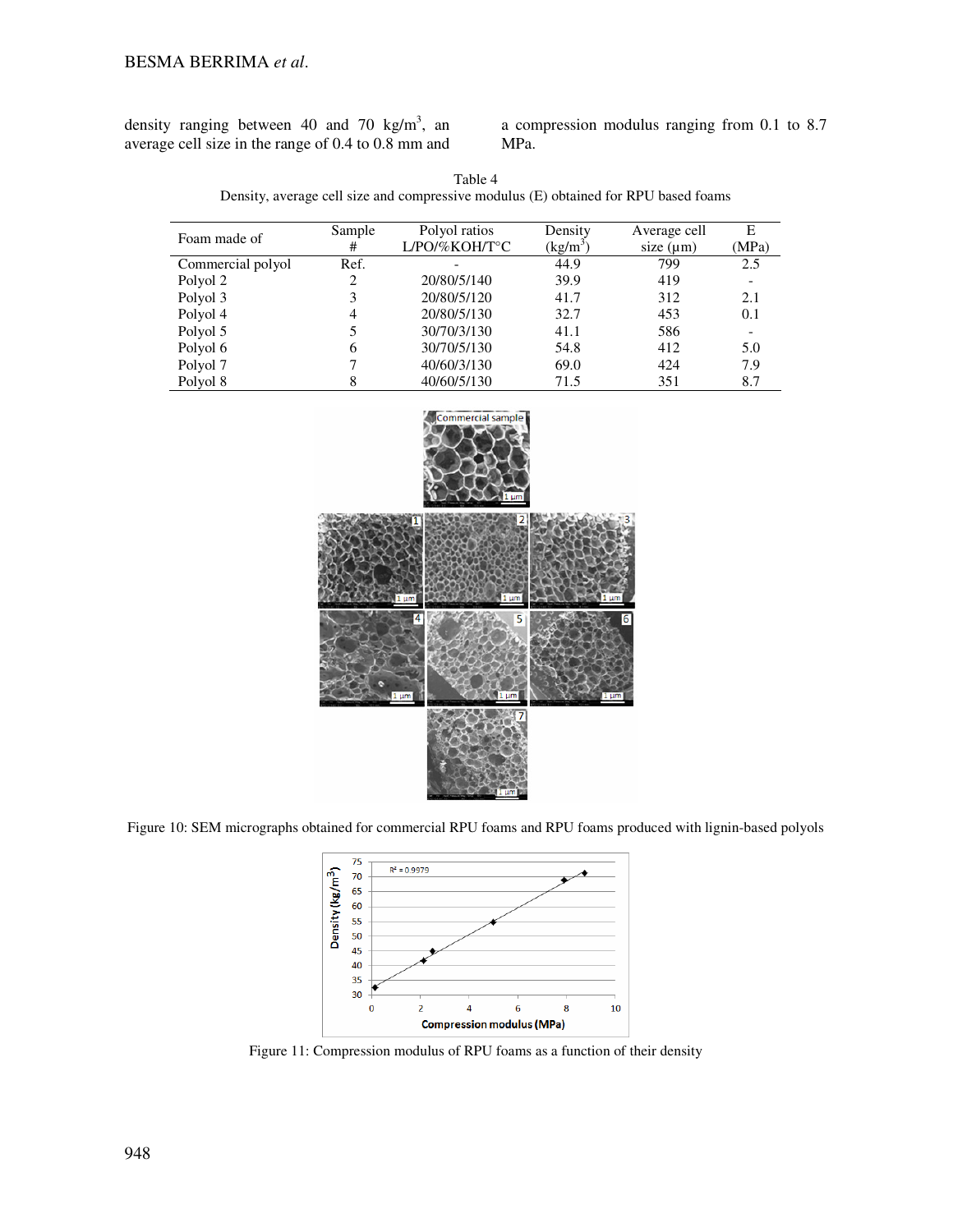The average cell size was high for the reference foam sample made of a typical RPU formulation (around  $800 \,\mu m$ ) and quite similar for most of the other RPU foams prepared in this study (about 400 µm). However, two exceptions can be mentioned for samples #3 and #8, in which the cell size is lower (around  $330 \mu m$ ) and sample #5 for which the average cell size is close to 600 µm. Figure 10 shows the SEM photomicrographs of the RPU foams prepared in this study.

The SEM microphotographs of some foams were analyzed in order to determine the ratio of close/open cells. Thus, foams #3, 6 and 8 were characterized and found that these cellular materials possessed mostly closed cells (85-90% of the cells were closed). This explains the thermal conductivity  $(\lambda)$  performance of these three foams. In fact, all the three foams displayed a value of  $\lambda$  equal to 20-22 mW/m.K, before aging and of 24-28 mW/m.K after one month of natural aging.

The compression modulus was found to increase linearly with the increasing density of the prepared foams, as shown in Figure 11. This is a quite expected result, but it should be pointed out, because the compression resistance of cellular materials is a key issue. RPU foams are mainly used as insulating material for cold room walls to preserve food products. However, in addition to their thermal insulation properties, their resistance to compression is one of the most relevant requirements.

## **CONCLUSION**

Soda lignin from *Stipa tenacissima* L. was converted into liquid polyols by oxypropylation with propylene oxide and potassium hydroxide as a catalyst. The obtained polyols were viscous liquids and possessed relatively high hydroxyl index. These two parameters were close to those of commercial polyols used in a similar context and opened the way of testing them in this field of application. Thus, rigid lignin-based polyurethane foams were elaborated and displayed very promising properties. These materials can be used for thermal and acoustic insulation.

*ACKNOWLEDGEMENTS*: The authors express their sincere gratitude to the "PHC-UTIQUE CMCU" for their financial support.

## **REFERENCES**

<sup>1</sup> G. Sarlos, P. A. Haldi and P. Verstraete, "Traité de Génie Civil de l'EPFL, Systèmes énergétiques",

Presses Polytechniques et Universitaires Romandes, 2003, vol. 21, p. 880.

<sup>2</sup> A. Duval and M. Lawoko, *React*. *Funct*. *Polym*., **85**, 78 (2014).

M. N. Belgacem and A. Gandini, "Monomers, Oligomers and Composites from Renewable Resources", Elsevier, Amsterdam, 2008, pp. 532.

<sup>4</sup> C. A. Cateto, M. F. Barreiro, A. E. Rodrigues, M. C. Brochier-Salon, W. Thielemans *et al*., *J*. *Appl*. *Polym*. *Sci*., **109**, 3008 (2008).

5 J. Lora, in: "Monomers, Oligomers and Composites from Renewable Resources", edited by M. N. Belgacem and A. Gandini, Elsevier, Amsterdam, 2008, Chapter 10, pp. 225-242.

<sup>6</sup> G. Gellersted, G. Henriksson and G. Lignins, in: "Monomers, Oligomers and Composites from Renewable Resources", edited by M. N. Belgacem and A. Gandini, Elsevier, Amsterdam, 2008, Chapter 9, pp. 201-224.

<sup>7</sup> C. Pavier and A. Gandini, *Eur*. *Polym*. *J*., **36**, 1653 (2000).

<sup>8</sup> M. Evtiouguina, A. M. Barros, J. J. Cruz-Pinto, C. P. Neto, M. N. Belgacem *et al*., *Bioresour*. *Technol*., **73**, 187 (2000).

<sup>9</sup> A. Gandini, M. N. Belgacem, Z. X. Guo and S. Montanari, in "Chemical Modification, Properties, and Usage of Lignin", edited by T. Q. Hu, Kluwer Academy/Plenum Publishers, 2002, Chapter 4, pp. 57- 80.

<sup>10</sup> K. H. Badri, Z. Othman and S. H. Ahmad, *J*. *Mater*. *Sci*., **39**, 5541 (2004).

<sup>11</sup> H. Nadji, C. Bruzzese, M. N. Belgacem, A. Benaboura and A. Gandini, *Macromol*. *Mater*. *Eng*., **290**, 1009 (2005).

<sup>12</sup> S. Tan, T. Abraham, D. Ference and C. W. Macosko, *Polymer*, **52**, 2840 (2011).

<sup>13</sup> V. R. da Silva, M. A. Mosiewicki, M. I. Yoshida, M. C. da Silva, P. M. Stefani *et al*., *Polym*. *Testing*, **32**, 665 (2013).

<sup>14</sup> W. de Oliveria and W. G. Glasser, *ACS Symp*. *Ser*., **397**, 414 (1989).

<sup>15</sup> S. S. Kelly, W. G. Glasser and T. C. Ward, *ACS Symp. Ser.*, **397**, 402 (1989).

W. G. Glasser, O. H.-H. Hsu, D. I. Reed, R. C. Forte, L. C.-F. Wu, *ACS Symp*. *Ser*., **172**, 311 (1981).

<sup>17</sup> V. P. Saraf, W. G. Glasser, G. L. Wilkes and J. E. McGrath, *J*. *Appl*. *Polym*. *Sci*., **30**, 2207 (1985).

<sup>18</sup> V. P. Saraf, W. G. Glasser and G. L. Wilkes, *J*. *Appl*. *Polym*. *Sci*., **30**, 3809 (1985).

<sup>19</sup> S. S. Kelly, W. G. Glasser and T. C. Ward, *J*. *Appl*. *Polym*. *Sci*., **36**, 759 (1988).

<sup>20</sup> O. H.-H. Hsu and W. G. Glasser, *Appl*. *Polym*. *Symp.*, **28**, **297** (1981).

<sup>21</sup> G. Oertel, "Polyurethane Handbook: Chemistry, Raw Materials, Processing, Application, Properties", Hanser Publisher, Munich, Germany, 1994.

 $22$  M. Ionescu, "Chemistry and Technology of Polyols for Polyurethanes", Rapra Technology, United Kingdom, 2005.